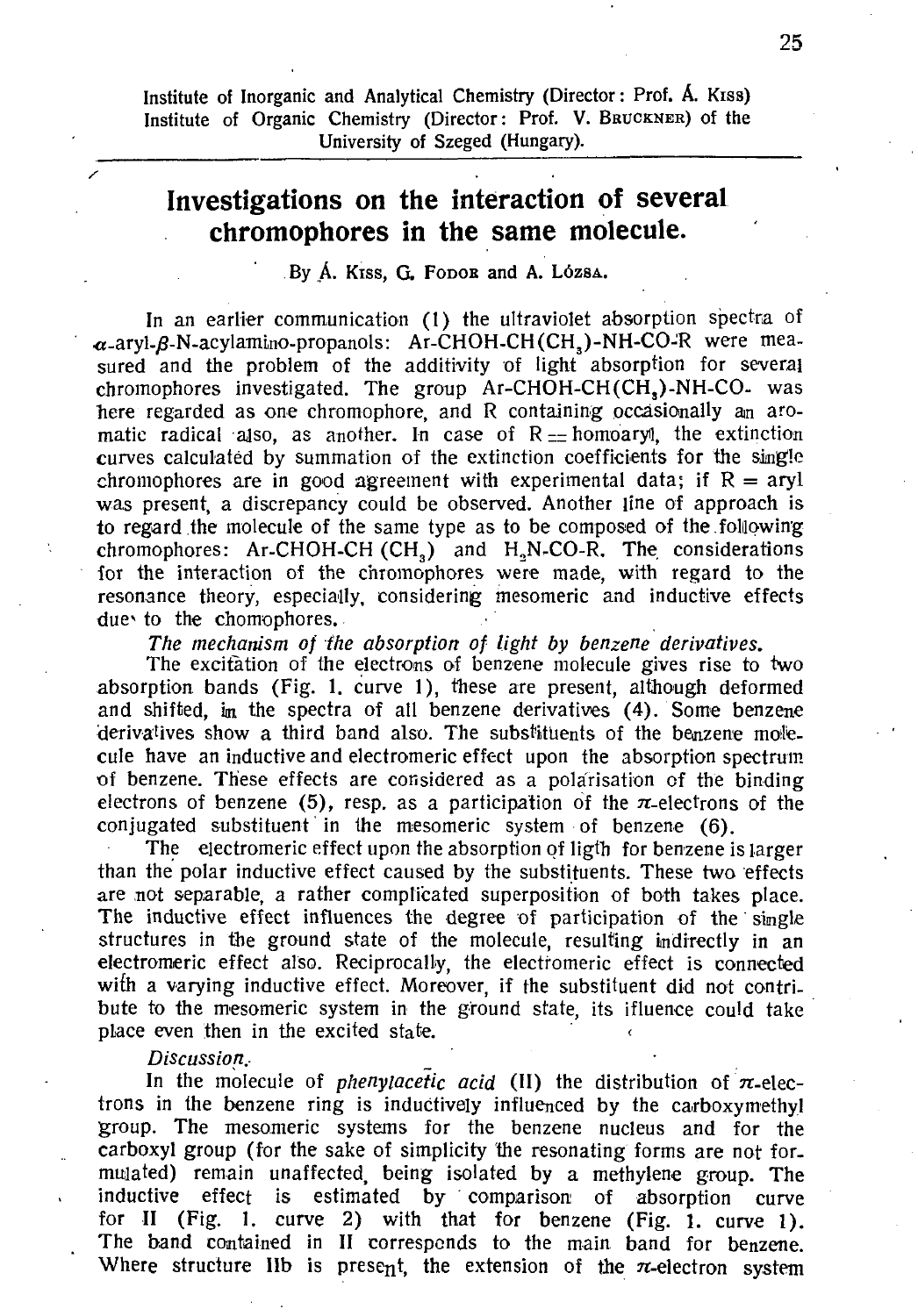to the entire molecule is to be expected: as this did not occur, structure IIb is negligible in the ground state.

For homoveratric acid (III) additional mesomeric structures (IIIa-IIId) are made possible by the entrance of two methoxyl groups into the molecule of II: the energy for excitation is diminished by the resonance between these forms. This fact, together with a simultaneous extension of the system of  $\pi$ -electrons resulted in a shift of the curves for II (Fig. 1. curve 2) toward the visible and in a marked increase of the extinction. (Fig. 1, curve 3). The resulting two bands are not pure benzene bands. The influence of the methoxyl groups is based on their strong electromeric effect.

In case of *phenylacetamide* (IV) a carbonamide-iminohydrine tautomerism is present: IVa—IVb. The mesomeric system of benzene remains, however, unchanged, owing to the separating methylene group. The spec. trum for IV (Fig. 1, curve 4) reveals a close resemblance to that of II (Fig. 1, curve 2), due to the negligibility of inductive effects. The probability of structure IVc was already excluded at II.



A comparison of the curve for homoveratric acid (V) (Fig. 2, curve 5) with that of IV (Fig. 2, curve 4) shows the same strong mesomeric effect of the methoxyl groups, as described in case of III (cf. IIIb-IIId). The nearly identical spectrum for III (Fig. 1, curve 3) and for  $V$  (Fig. 2, curve 5) indicates, that the mesomeric effect of the methoxyl groups is inductively influenced in the same manner by the carboxymethyl group as by the carbonamidomethyl radical.

The mesomeric system of benzene nucleus is influenced in *benzoic acid* (VI) by the adjacent carboxyl group only in the excited state, in the ground state it remain unaffected (VIb). The carboxyl group afforded. moreover, an inductive effect. The molecule possesses a uniform system of  $\pi$ -electrons, which shifted the absorption curve (Fig. 1, curve 6) against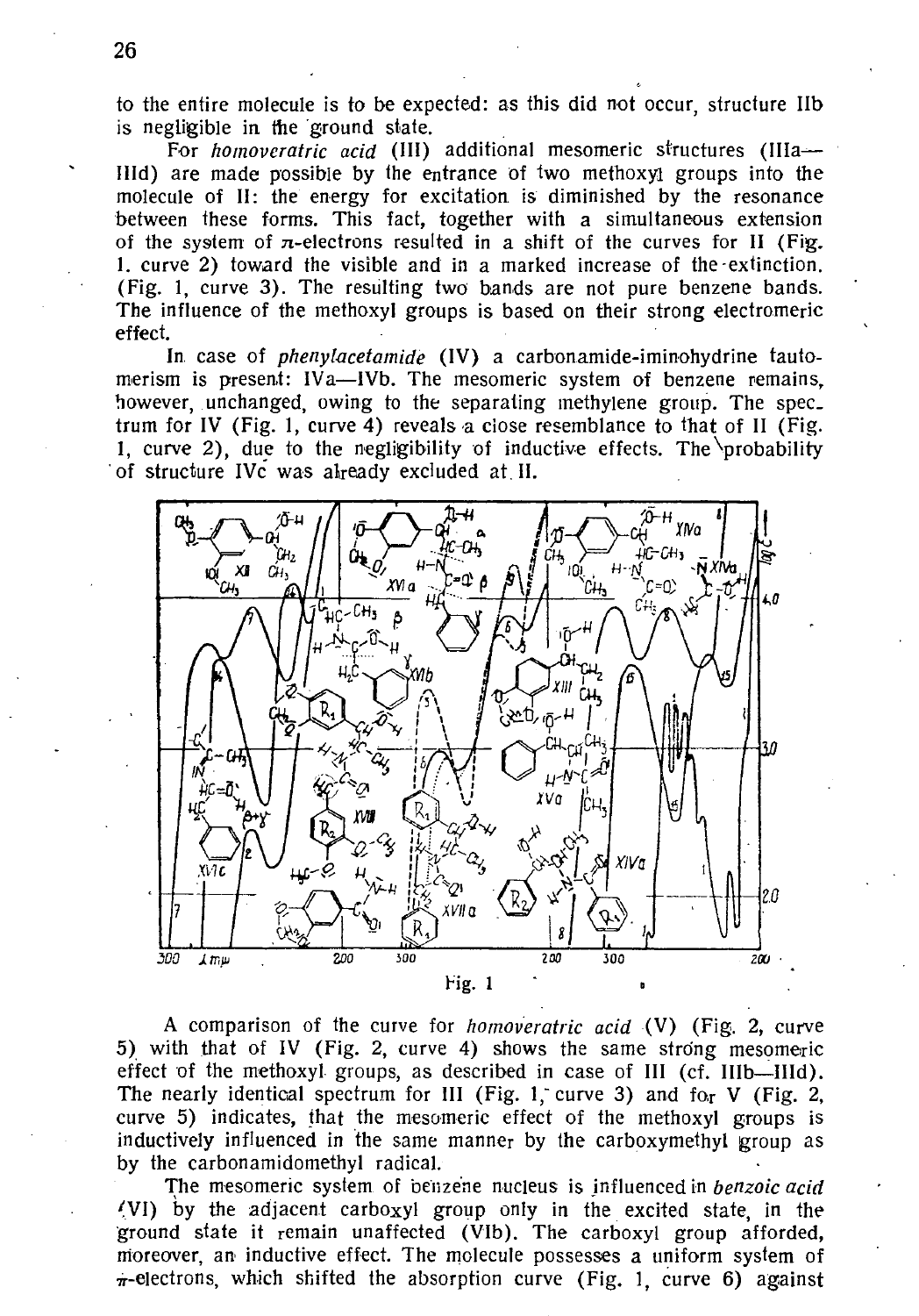that for II (Fig. 1, curve) toward longer wave lengths and increased the extinction coefficient.

In the structure of *veiatric acid* (VII) the methoxyl groups (cf.IIIb— $\rightarrow$ IHd) and the carboxyl group both participate in the aromatic nucleus. A larger increase of the extinction and a simultaneous shift toward the visible of the curve for VII (Fig. 1, curve 7), compared with that for VI (Fig. 1, curve 6) are both attributed to the resonance among the mesomeric hybrids and to the extinction for the system of  $\pi$ -electrons. Comparing the extinction curve for VII (Fig. 1, curve 7) with that for III (Fig. 1, curve 3) the inductive, resp. the electromeric effect of the carboxyl group could be estimated.

The possible mesomeric forms for *piperonylic acid* (VIII) are similar to those for VII (VIIIa—VIIId). The increase of the first band is probably due to a strain, effected by the entrance of a methylenedioxy group in the molecule of benzoic acid (Fig. 1, curve 8).



The structure of *benzamide* (IX) makes a tautomerism possible among carbonamide and imidohyarine forms (cf. IVa—IVb), both forms being energetically probable (Fig. 1, curve 9). Measurements of extinction, recorded by Hantzsch (7) show the imidohydrine form to be dominant in the ground state, which are at variance with our data.

The mesomeric structures for *veratric acid* (X) are, without regard to the tautomerism between imidohydrine and carbonamide forms (cf. IVa—IVb), the same as supposed for VII (cf.IIIb—IHd and Xa). Consequently, the curves for the two compounds are similar (Fig. 2, curve 10 and Fig. 1, curve 7), in good accordance with our considerations made for IX.

The formation of a five-membered hetero ring in *piperonyl amide* (XI) has the same effects (strain and tautomerism. and mesomerism) as in VIII.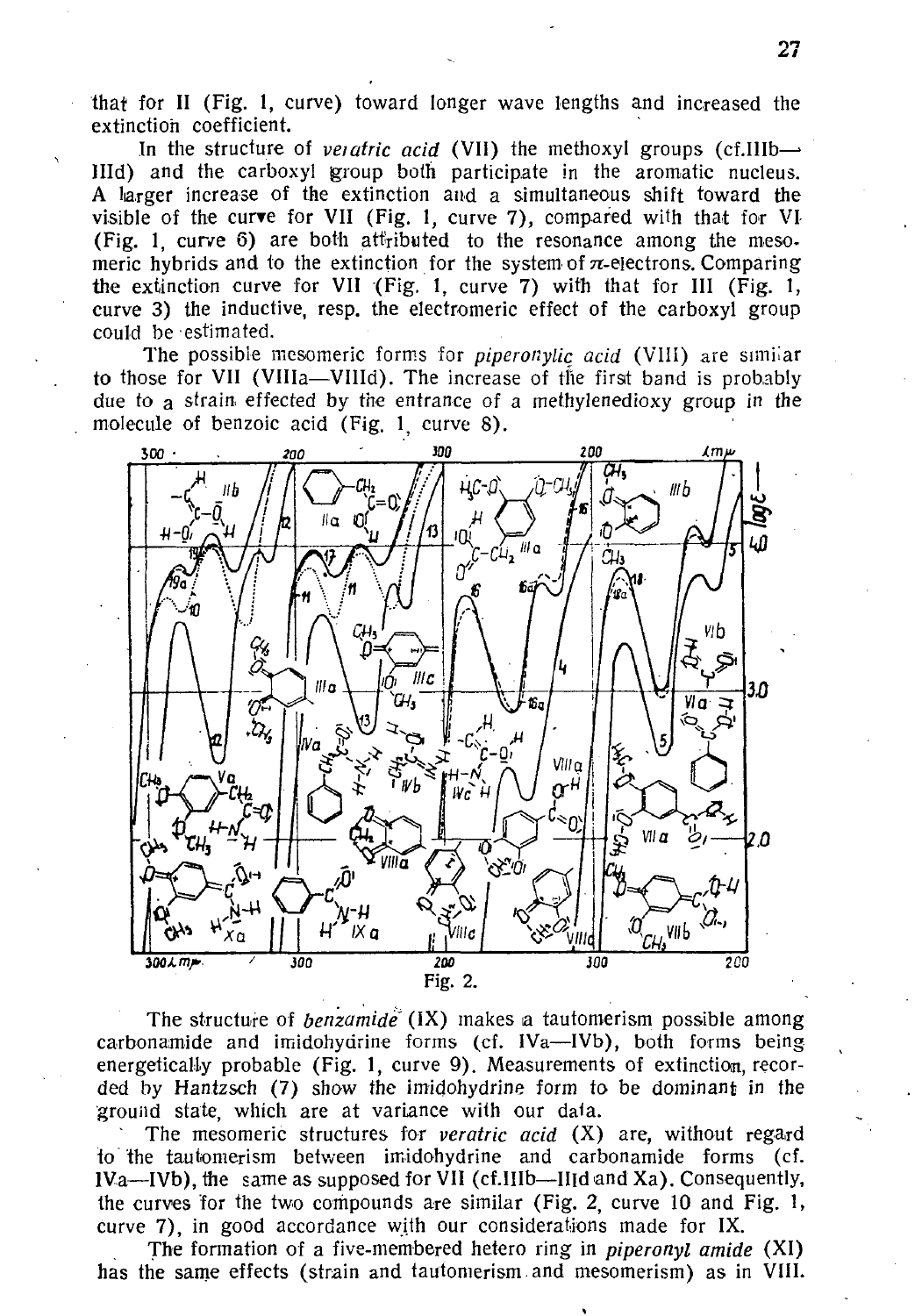The spectrum for XI (Fig. 2, curve 11) and that for VIII (Fig. 1, curve 8) show a close resemblance.

• In the case of *l-(3\ 4'-dimelhoxyphenyl).propanol-l* (XII) the mesomeric effect, suggested by the methoxyl groups is of importance in the ground state (cf.IIIb—IHd). The similarity between the curves for XII (Fig. 2, curve 12) and for III (Fig. 1, curve 3) indicates a very feeble inductive effect of the alcoholic hydroxyl group upon the mesomeric system of the benzene ring.

The methylenedioxy group participates in the mesomeric system of the aromatic ring, in case of *l-(3',4'-methylenedioxy phenyl)-propano^-1*  (XIII) (cf.VIIIb—VHId). The discrepancy between the curves for XII (Fig. 2, curve 12) and for XIII (Fig. 2, curve 13) is due to the strain effected by the hetero ring in the latter compound. Comparison of the spectra for XII and XIII (Fig. 2, curves 12 and 13) with those for VII (Fig. 1, curve 7) and for VIII (Fig. 1, curve 8), resp. with those for X and XI (Fig. 2, curve 10 and 11) indicates the methylene group having an enhanced mesomeric effect in case of the benzene nucleus with an adjacent carboxyl group, resp. carbonamido group. This fact could be attributed , to the mesomeric tendency of the latter groups.

Introduction of an acylamino group into the  $\beta$ -carbon atom of the propanol side-chain, for instance at  $\alpha$ -(3,4-dimethoxyphenyl)- $\beta$ -acetamino*propanol* (XIV) is without any influence upon the spectrum (Fig. 1, curve 14) compared with that for XII (Fig. 2, curve 12), the acylamino group behaves evidently as an.' isolated chromophore. The tautomerism among carbonamido and imidohydrine forms (XVa—XVb) have not influence upon the mesomeric system of the methoxyl groups (cf.IIIb—IHd). This assumption is supported by the close resemblance of the curves for XII (Fig. 2, curve 12) and XIV (Fig. 1, curve 14).

The spectrum for  $\alpha$ -(3,4-methylenedioxyphenyl)-B-N-acetamino-pro*panol* (XV) indicates the presence of the mesomeric system of the five membered hetero ring (VHIb—VHId), the strain of which is manifested also by the difference between the curves for  $XIV$  from that for  $XV$  (Fig. 1, curve 14, resp. 15).

The extinction curve for  $\alpha$ -(3,4-methylenedioxyphenyl)- $\beta$ -N-phen*acetamino-propanoi* (XVI) is composed, in case of the mesomeric forms (XVIa—XVIc), from the individual extinction coefficient of three independent chromophores  $\alpha$ ,  $\beta$  and  $\gamma$ . In case of XVIc the chromophores  $\beta$ and  $\gamma$  posses a common system of  $\pi$ -electrons Chromophore  $\gamma$  has in both cases less  $\pi$ -electrons as chromophore  $\alpha$ ; the former increases the extinction values only at shorter wave lengths as the latter. The extinction caused by the chromophore  $\beta$  being negligible, the absorption of light is made up of the extinction af  $\alpha$  and of that of  $\gamma$ .

In confirming this assumption, the extinction coefficients for the compound were calculated from those of XII and II, using the formula:  $E = e_1 + e_2$  in which e, and e<sub>2</sub> are the extinctions for XIII and for II; E is the extinction for XVI. The calculated curve (Fig 2, curve 16a) is in good agreement with the curve found ,for XVI (Fig. 2, curve 16), showing a strong additivity of the extinctions of the chromophores.

*a-(3,4-methylenedioxy-phenyl).fi-N-piperonoylamino-propanol* (XVII) contains independently the chromophores for XIII and for XI, *a-(3,4- .methylenedioxy-phenyl)-fi-N-homoverairoylamino-propanol* (XVIII) those

1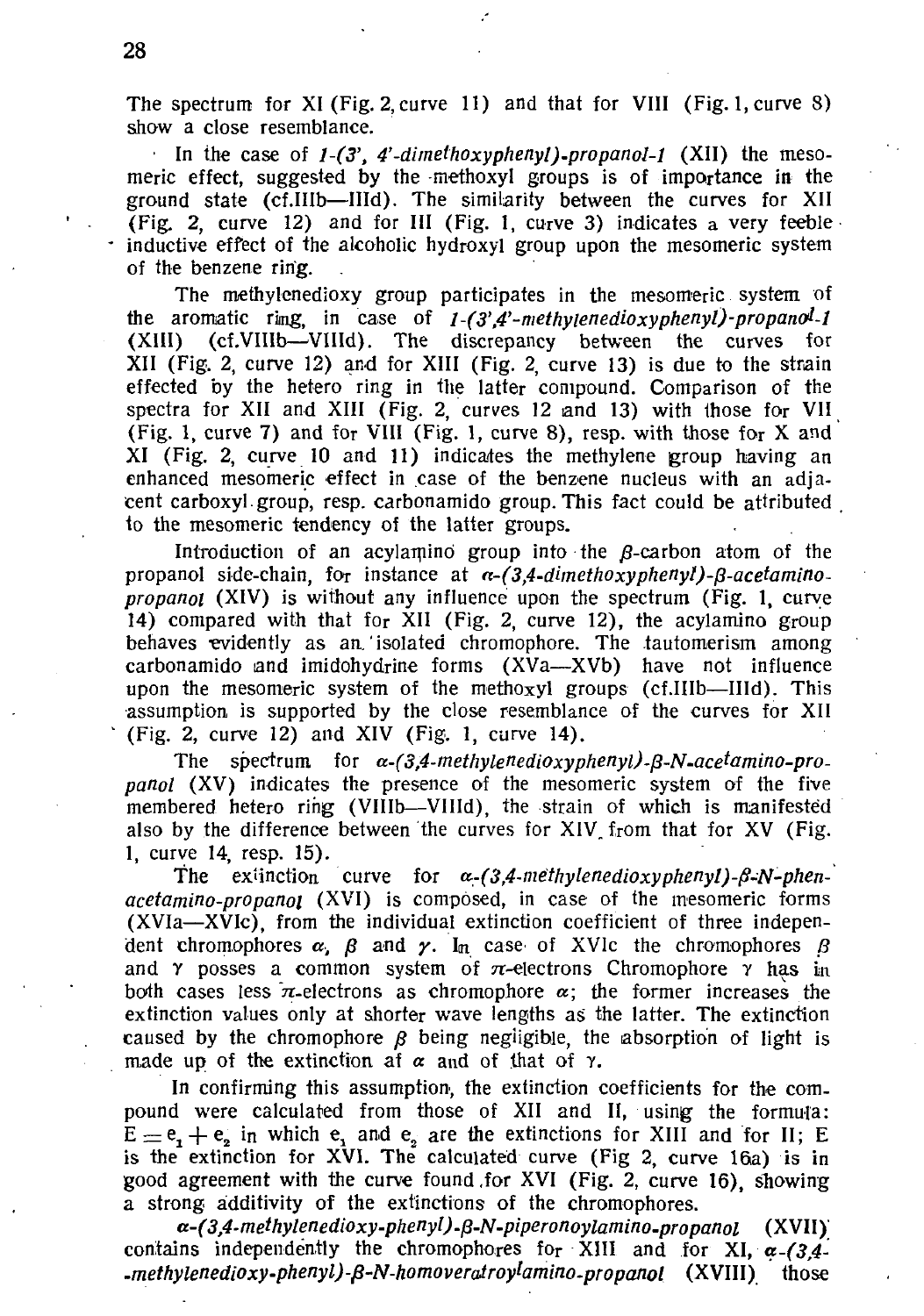for XII and for V;  $\alpha$ -(3,4-dimethoxy-phenyl)- $\beta$ -N-veratroylamino-propanol (XIX) the chromophores for XII and V. The very good agreement of the experimental curves (Fig. 2, curves 17, 18 and 19) with those calculated (Fig. 2, curves 17a, 18a and 19a) from the extinction coefficients for compounds XIII and XI, resp. XII and V, resp. XIII and V, proved that the mutual inductive effect between the chromophores of XVII, <sup>1</sup>XVIII and XIX is small. The mesomeric structures of the radicals  $R_1$  and  $R_2$  were already discussed. These experimental results give evidence for the a'dditivity of the extinctions of the chromophores even in case of organic molecules of more complicated structure, attention should be called, however, to mesomeric and inductive effects.

#### **Experimental.**

The measurements of absorption spectra were carried out by A. Lózsa (2) during his dissertation. The method used was the same as reported in recent papers (3). The compounds employed were in part commercial preparations of analytical purity, in part they were prepared by Lózsa, by procedures' described in the literature. AH compounds were recrystallised, resp. distilled to constant melting point, resp. boiling point. All determinations were- made using ethanol, the purity of which was controlled spectrographically.

#### **Summary.**

The absorption of light for the benzene nucleus is influenced inductively by the adjacent non-absorbing groups only to a small extent. In this case, the structure of the compound cannot be determined from its absorption spectrum,.

The selective absorption of chromophoric groups is preserved, if they are isolated from the benzene nucleus by a group, unable to participate in the mesomeric system of the chromophores.

If the benzene nucleus is conjugated with chromophoric groups which are able to form a mesomeric system, both lose their selective absorption depending of the degree of their mesomeric tendency. It is not possible to find simple correlation of structure with absorption spectra ini the latter case. The mesomeric effect of the substituents, generally, surpasses the intensity of their inductive effect.

A theoretical discussion of the probability of protomeric and electromeric structures of the investigated compounds as well in the ground state as in the excited state was made. An explanation of the absorption curves was, therefore, possible. Moreover, the effect of the substituents on the absorption, of benzene derivatives could be predicted.

### **References.**

*1. M. Gerendás, E., Varga* and *G. Fodor:* Z. physik. Chem. A. 181 (1938) 315.

*2. A. Lózsa,* Dissertation, Szeged, 1947.

3. *A. K'ss* and *M. Gerendás:* Acta chem. mineral, physic. Univ. Szeged. 4 (1934—35) 124, 175. 5 (1935—36) 153.

4. a) *K- Wolf* and *W. Herold:* Z. physik. Chem. B. 13 (1931) 20. b) *G. Förster* and /. *Wagner:* Z. physik. Chem. B. 35 (1937) 343. c) *E. Hückel:*  Z. Elaktrochem. 47 (1937) 732, 827. d) *Á. Kiss* and *G. Auer: Z.* physik. Chem. A. 189 (1941) 344. e) *A. Kiss, G. Bácskai* and *E- Varga:* Acta chem. physica Univ. Szeged. 1 (1943) 155.